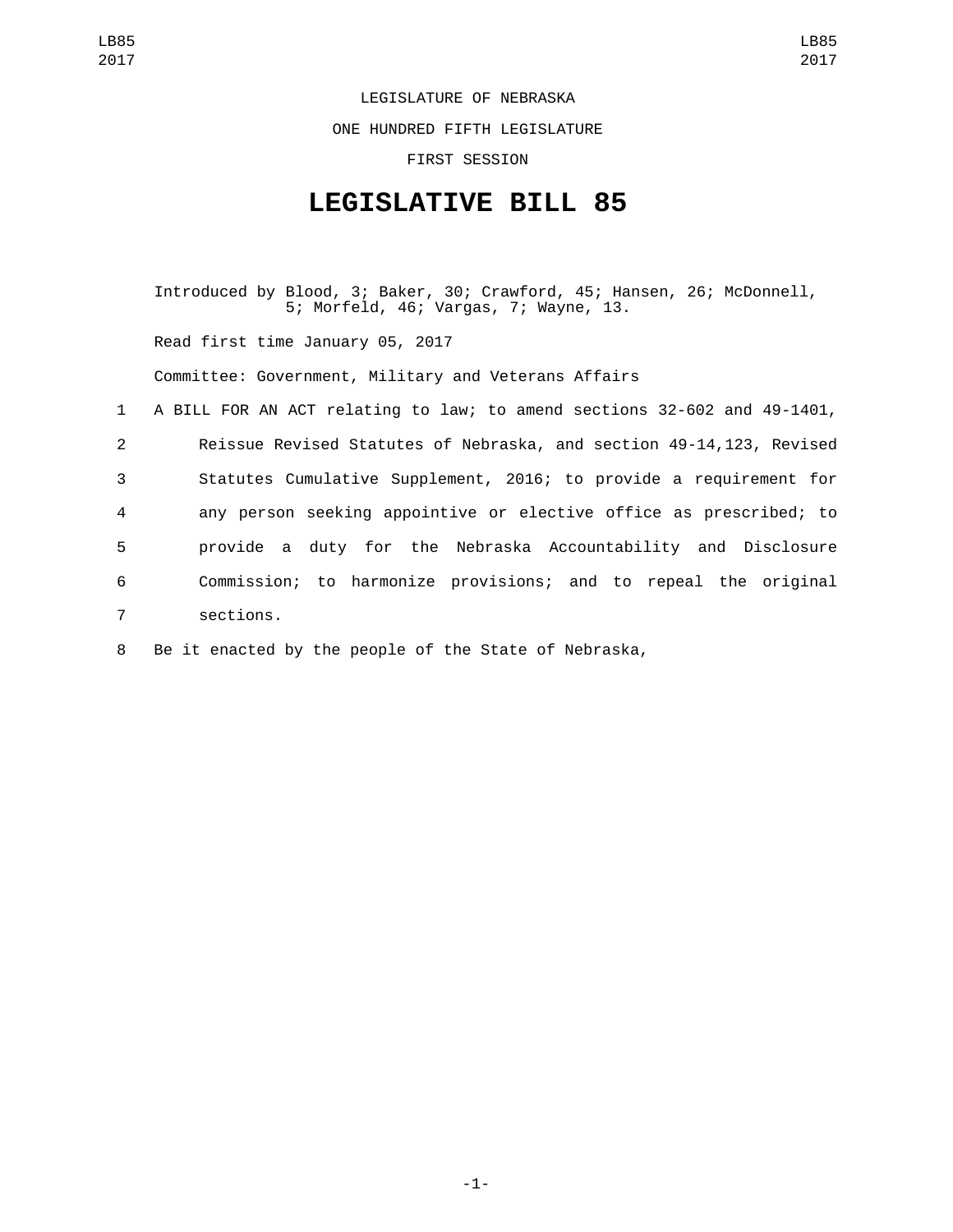Section 1. Section 32-602, Reissue Revised Statutes of Nebraska, is 2 amended to read:

 32-602 (1) Any person seeking an elective office shall be a registered voter at the time of filing for the office pursuant to section 5 32-606 or 32-611.

 (2) Any person filing for office shall meet the constitutional and statutory requirements of the office for which he or she is filing. If a person is filing for a partisan office, he or she shall be a registered voter affiliated with the appropriate political party if required pursuant to section 32-702. If the person is required to sign a contract or comply with a bonding or equivalent commercial insurance policy requirement prior to holding such office, he or she shall be at least nineteen years of age at the time of filing for the office.

 (3) A person shall not be eligible to file for an office if he or she holds the office and his or her term of office expires after the beginning of the term of office for which he or she would be filing. This subsection does not apply to filing for an office to represent a different district, ward, subdistrict, or subdivision of the same governmental entity as the office held at the time of filing.

 (4) A person shall not be eligible to file for an office until he or she has paid any outstanding late filing fees, civil penalties, and interest imposed pursuant to the Nebraska Political Accountability and Disclosure Act. The filing officer shall determine such eligibility before accepting a filing by first consulting the Nebraska Accountability and Disclosure Commission or the most current list of such outstanding fees, penalties, and interest owed prepared pursuant to subdivision (13) 27 of section 49-14,123.

 (5) (4) The governing body of the political subdivision swearing in the officer shall determine whether the person meets all requirements 30 prior to swearing in the officer.

Sec. 2. Section 49-1401, Reissue Revised Statutes of Nebraska, is

-2-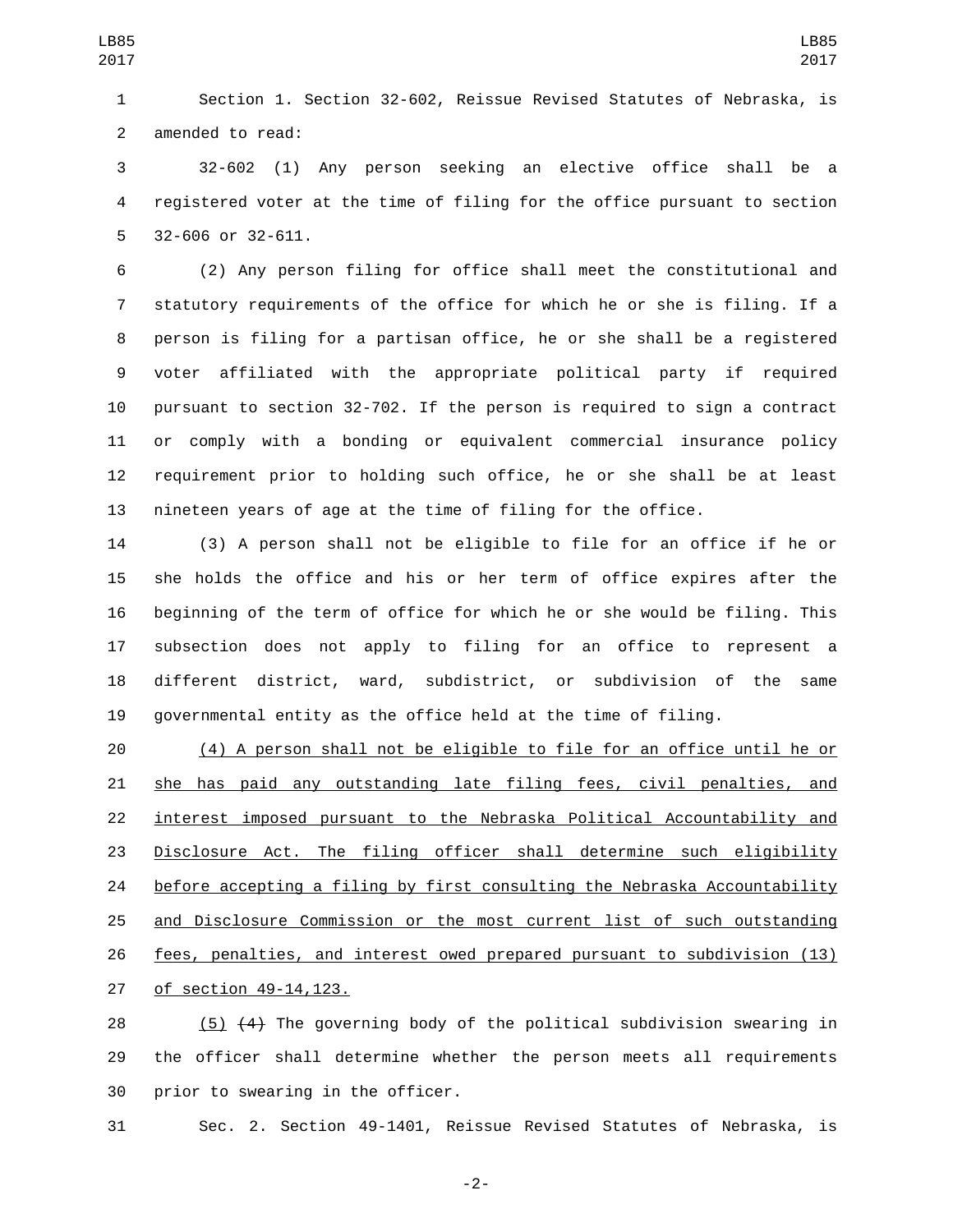LB85 

1 amended to read:

 49-1401 Sections 49-1401 to 49-14,141 and section 3 of this act shall be known and may be cited as the Nebraska Political Accountability 4 and Disclosure Act.

5 Sec. 3. No person shall be appointed to any elective or appointive office specified in section 49-1493 until he or she has first paid any outstanding late filing fees, civil penalties, and interest imposed pursuant to the Nebraska Political Accountability and Disclosure Act.

 Sec. 4. Section 49-14,123, Revised Statutes Cumulative Supplement, 10 2016, is amended to read:

 49-14,123 In addition to any other duties prescribed by law, the 12 commission shall:

 (1) Adopt and promulgate rules and regulations to carry out the Nebraska Political Accountability and Disclosure Act pursuant to the 15 Administrative Procedure Act;

 (2) Prescribe forms for statements and reports required to be filed pursuant to the Nebraska Political Accountability and Disclosure Act and furnish such forms to persons required to file such statements and 19 reports;

 (3) Prepare and publish one or more manuals explaining the duties of all persons and other entities required to file statements and reports by the act and setting forth recommended uniform methods of accounting and 23 reporting for such filings;

 (4) Accept and file any reasonable amount of information voluntarily supplied that exceeds the requirements of the act;

 (5) Make statements and reports filed with the commission available for public inspection and copying during regular office hours and make copying facilities available at a cost of not more than fifty cents per 29 page;

 (6) Compile and maintain an index of all reports and statements filed with the commission to facilitate public access to such reports and

-3-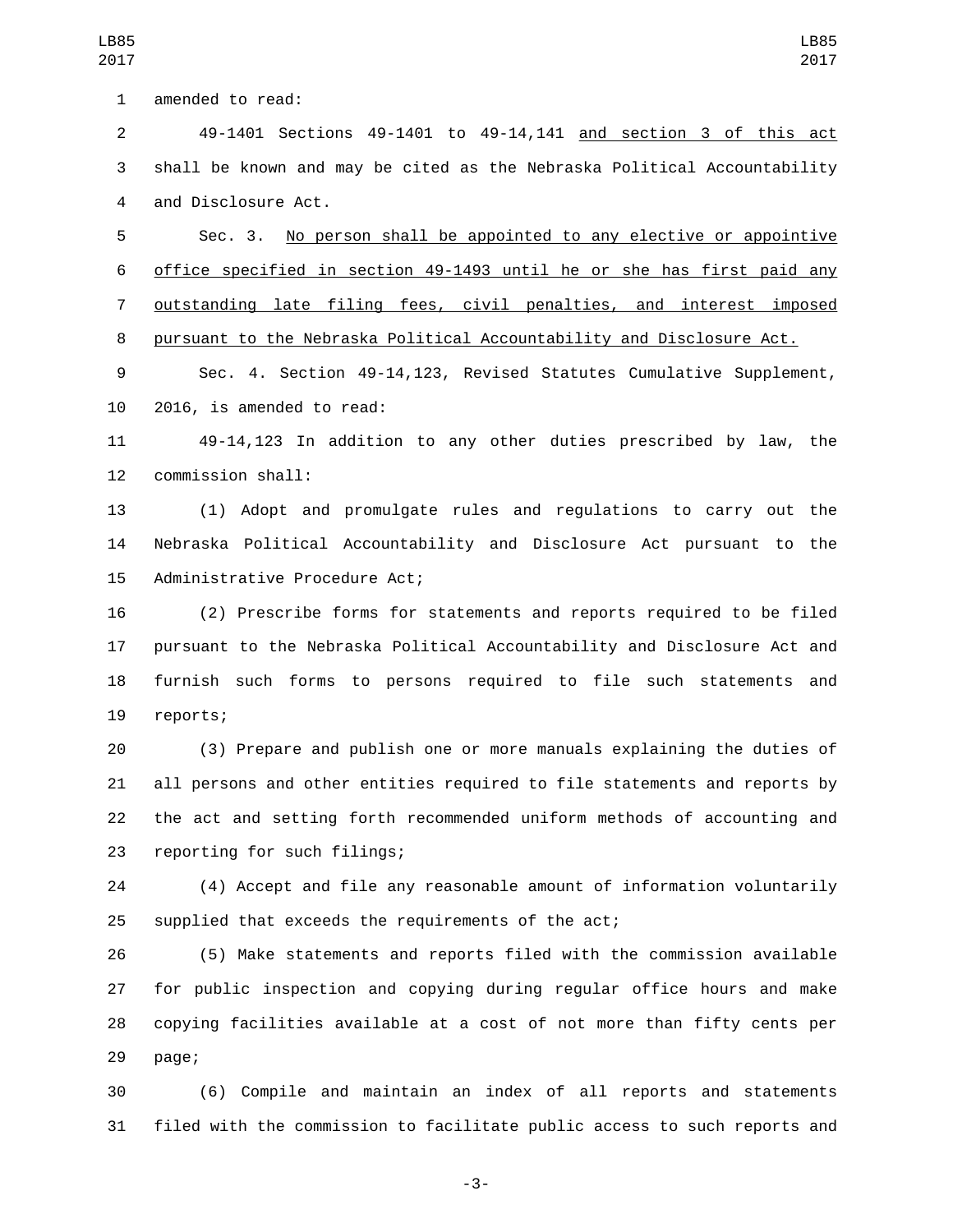statements;1

 (7) Prepare and publish summaries of statements and reports filed with the commission and special reports and technical studies to further 4 the purposes of the act;

 (8) Review all statements and reports filed with the commission in order to ascertain whether any person has failed to file a required 7 statement or has filed a deficient statement;

 (9) Preserve statements and reports filed with the commission for a period of not less than five years from the date of receipt;

 (10) Issue and publish advisory opinions on the requirements of the act upon the request of a person or government body directly covered or affected by the act. Any such opinion rendered by the commission, until amended or revoked, shall be binding on the commission in any subsequent charges concerning the person or government body who requested the opinion and who acted in reliance on it in good faith unless material facts were omitted or misstated by the person or government body in the 17 request for the opinion;

 (11) Act as the primary civil enforcement agency for violations of the Nebraska Political Accountability and Disclosure Act and the rules or 20 regulations adopted and promulgated thereunder;

 (12) Receive all late filing fees, civil penalties, and interest imposed pursuant to the Nebraska Political Accountability and Disclosure Act and remit all such funds to the State Treasurer for credit to the 24 Nebraska Accountability and Disclosure Commission Cash Fund; and

 (13) Provide a list of persons owing late filing fees, civil penalties, and interest to filing officers to determine compliance with subsection (4) of section 32-602. Such list shall be provided to each filing officer by the commission on an updated monthly basis; and

29 (14) (13) Prepare and distribute to the appropriate local officials statements of financial interest, campaign committee organization forms, filing instructions and forms, and such other forms as the commission may

-4-